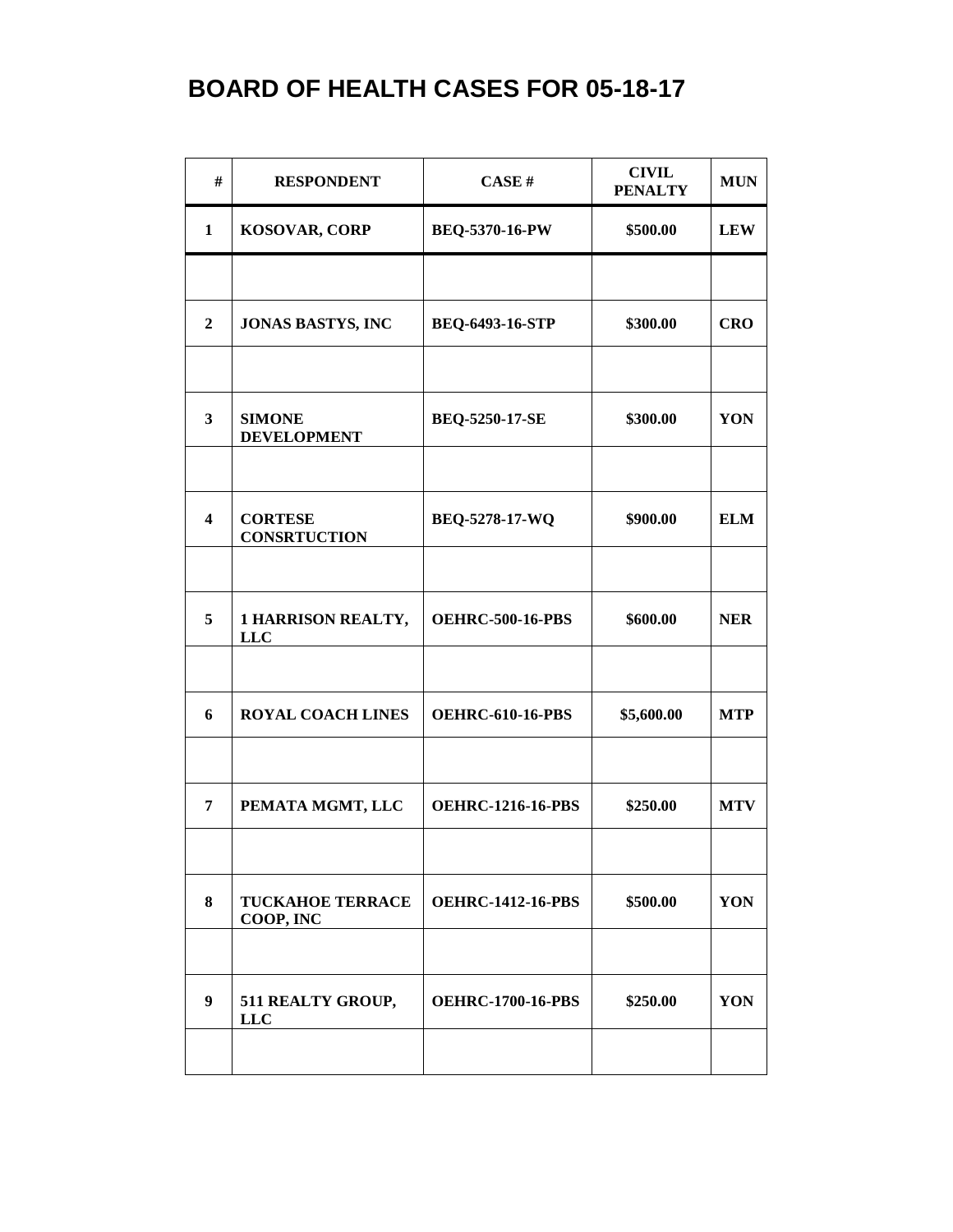| #  | <b>RESPONDENT</b>                                           | CASE#                    | <b>CIVIL</b><br><b>PENALTY</b> | <b>MUN</b> |
|----|-------------------------------------------------------------|--------------------------|--------------------------------|------------|
| 10 | <b>RIBEVY REALTY, CO</b>                                    | <b>OEHRC-1200-17-PBS</b> | \$5,000.00                     | YON        |
|    |                                                             |                          |                                |            |
| 11 | <b>BURKE ENERGY</b>                                         | <b>OEHRC-1501-17-SP</b>  | \$300.00                       | <b>COR</b> |
|    |                                                             |                          |                                |            |
| 12 | S & I SNACK SHOP,<br><b>INC/MOBIL</b>                       | <b>PHP-049-15-ATUPA</b>  | \$1,500.00                     | <b>COR</b> |
|    |                                                             |                          |                                |            |
| 13 | <b>THE GLASS ROOM</b>                                       | <b>PHP-007-17-ATUPA</b>  | \$2,100.00                     | <b>NER</b> |
|    |                                                             |                          |                                |            |
| 14 | PRINCESS NEHA,<br><b>LLC/NEHA PALACE</b>                    | <b>PHP-6238-16-FSE</b>   | \$1,600.00                     | YON        |
|    |                                                             |                          |                                |            |
| 15 | NEW CHINA MAX,<br><b>INC/NEW CHINA MAX</b>                  | PHP-6240-16-FSE          | \$850.00                       | YON        |
| 16 | PURCHASE RUNG,<br><b>CORP/LITTLE THAI</b><br><b>KITCHEN</b> | <b>PHP-6336-16-FSE</b>   | \$1,750.00                     | <b>HAR</b> |
| 17 | <b>KOSOVAR, CORP</b>                                        | <b>PHP-6543-17-FSE</b>   | \$1,100.00                     | <b>LEW</b> |
| 18 | <b>VERA CRUZ IV, INC/</b><br><b>VERA CRUZIV</b>             | <b>PHP-6585-16-FSE</b>   | \$1,150.00                     | <b>NER</b> |
| 19 | <b>JJR TRADING, CORP/</b><br><b>KINGSLEY'S</b>              | <b>PHP-6637-16-FSE</b>   | \$600.00                       | <b>NSM</b> |
|    |                                                             |                          |                                |            |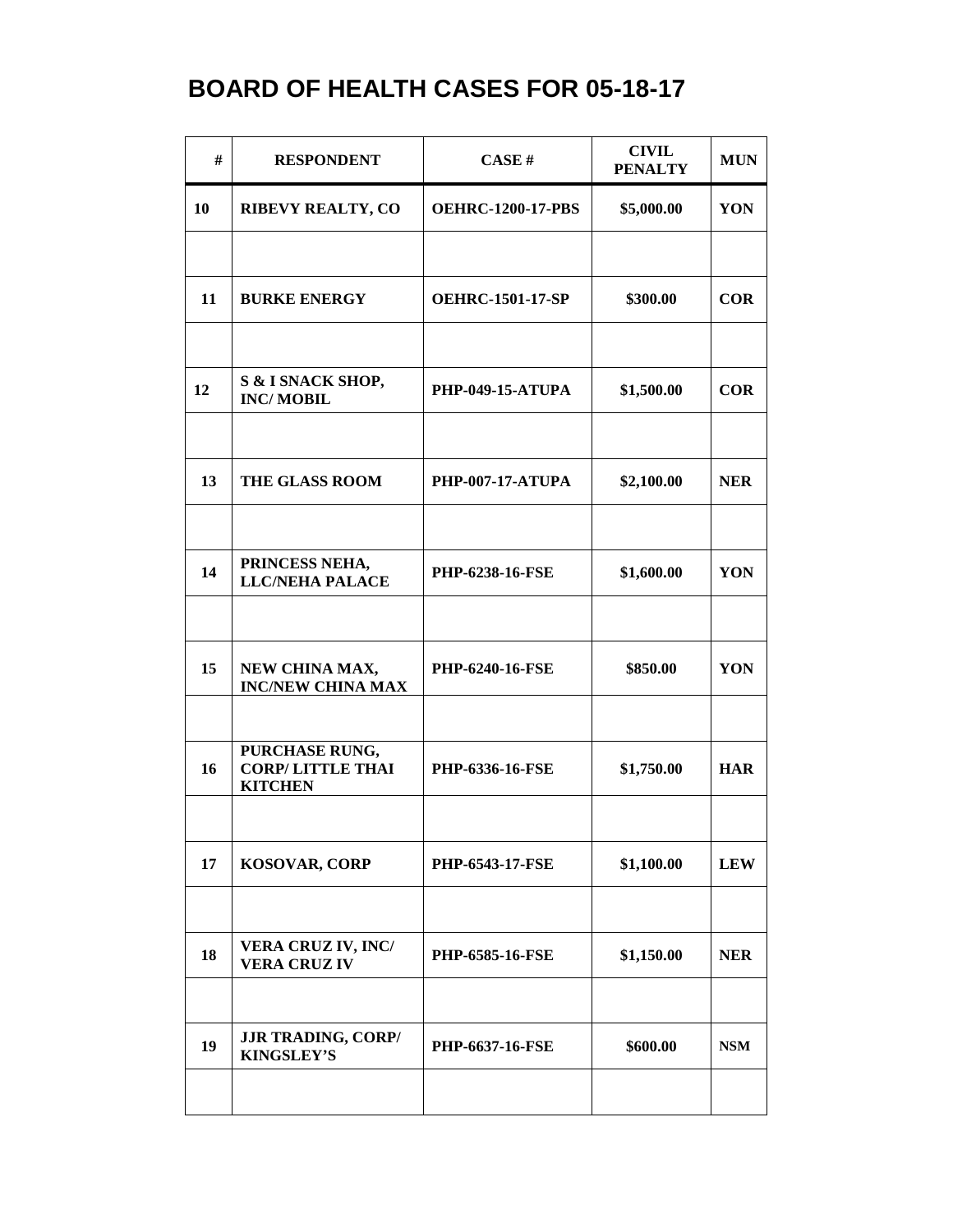| #  | <b>RESPONDENT</b>                                                   | CASE H                 | <b>CIVIL</b><br><b>PENALTY</b> | <b>MUN</b> |
|----|---------------------------------------------------------------------|------------------------|--------------------------------|------------|
| 20 | WM RESTAURANT,<br><b>CORP/WATER MOON</b>                            | <b>PHP-6677-16-FSE</b> | \$1,300.00                     | <b>RYE</b> |
|    |                                                                     |                        |                                |            |
| 21 | 465 MAIN STREET,<br><b>INC/TWO PRIME</b>                            | <b>PHP-6707-16-FSE</b> | \$100.00                       | <b>NEC</b> |
|    |                                                                     |                        |                                |            |
| 22 | HOT DOG STAND, INC/<br><b>LITTLE SPOT</b>                           | <b>PHP-6709-16-FSE</b> | \$800.00                       | <b>WHP</b> |
|    |                                                                     |                        |                                |            |
| 23 | SIR JOHN'S REST, INC/<br><b>SIR JOHN'S REST</b>                     | <b>PHP-6710-16-FSE</b> | \$1,900.00                     | <b>WHP</b> |
|    |                                                                     |                        |                                |            |
| 24 | 130 MAIN STREET,<br><b>LLC/WINSTON REST</b>                         | PHP-6792-16-FSE        | \$2,500.00                     | <b>MTK</b> |
|    |                                                                     |                        |                                |            |
| 25 | VITTORIA ZEG, LTD/<br><b>FRANKIE &amp; AUGIE Z</b>                  | <b>PHP-6802-16-FSE</b> | \$700.00                       | <b>YTN</b> |
|    |                                                                     |                        |                                |            |
| 26 | <b>PANDA GARDEN</b><br>KITCHEN, INC/ PANDA<br><b>GARDEN KITCHEN</b> | <b>PHP-6817-16-FSE</b> | \$500.00                       | <b>COR</b> |
|    |                                                                     |                        |                                |            |
| 27 | H & R BIALY, CORP/<br><b>H &amp; R BIALY</b>                        | <b>PHP-6291-17-FSE</b> | \$1,500.00                     | <b>NER</b> |
|    |                                                                     |                        |                                |            |
| 28 | <b>ANTOINETTE'S</b><br>PATISSERIE, LLC/<br><b>ANTOINETTE PATI.</b>  | <b>PHP-6735-17-FSE</b> | \$700.00                       | <b>HAS</b> |
|    |                                                                     |                        |                                |            |
| 29 | VARAJ, CORP/LA<br><b>FAMILIA</b>                                    | <b>PHP-6803-17-FSE</b> | \$1,100.00                     | <b>POU</b> |
|    |                                                                     |                        |                                |            |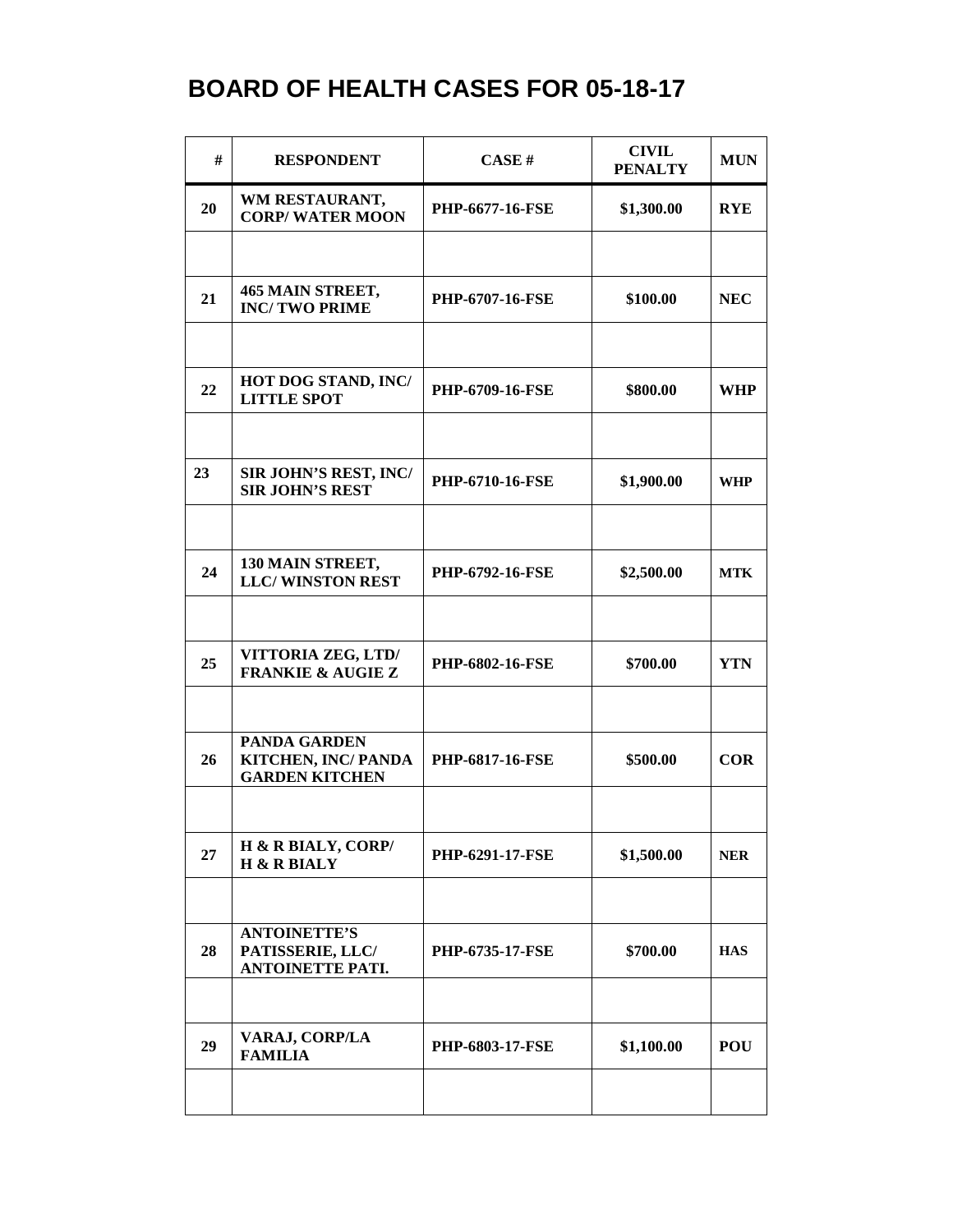| #  | <b>RESPONDENT</b>                                                   | CASE H                 | <b>CIVIL</b><br><b>PENALTY</b> | <b>MUN</b> |
|----|---------------------------------------------------------------------|------------------------|--------------------------------|------------|
| 30 | FLIK INT., CORP/<br><b>LORD&amp;TAYLOR CAFÉ</b>                     | <b>PHP-6862-17-FSE</b> | \$1,300.00                     | <b>SCD</b> |
|    |                                                                     |                        |                                |            |
| 31 | <b>RED PEPPER</b><br>RESTAURANT, INC/<br><b>HUNAN 111</b>           | <b>PHP-6863-17-FSE</b> | \$1,500.00                     | <b>MMV</b> |
|    |                                                                     |                        |                                |            |
| 32 | <b>FELIX CASTILLO</b>                                               | PHP-3302-14-LD         | \$2,500.00                     | <b>WHP</b> |
|    |                                                                     |                        |                                |            |
| 33 | <b>JOSE SI ROQUE</b>                                                | PHP-3307-15-LD         | \$2,500.00                     | <b>POC</b> |
|    |                                                                     |                        |                                |            |
| 34 | <b>ELENA FINO</b>                                                   | PHP-6002-15-LD         | \$300.00                       | YON        |
|    |                                                                     |                        |                                |            |
| 35 | <b>SAMUEL TOONE/ c/o</b><br><b>DOROTHY TOONE</b>                    | PHP-6011-15-LP         | \$2,500.00                     | YON        |
|    |                                                                     |                        |                                |            |
| 36 | TOWN SPORT INT,<br><b>INC/NEW YORK</b><br><b>SPORTS CLUB</b>        | PHP-5024-16-SPI        | \$3,700.00                     | <b>DBF</b> |
|    |                                                                     |                        |                                |            |
| 37 | <b>NEW ROCHELLE</b><br><b>MUNICIPAL HOUSING</b><br><b>AUTHORITY</b> | PHP-5937-16-TC         | \$300.00                       | <b>NER</b> |
|    |                                                                     |                        |                                |            |
| 38 | <b>BOZZUTO MGMT/</b><br><b>HALSTEAD N.R</b>                         | <b>PHP-6251-17-TC</b>  | \$300.00                       | <b>NER</b> |
|    |                                                                     |                        |                                |            |